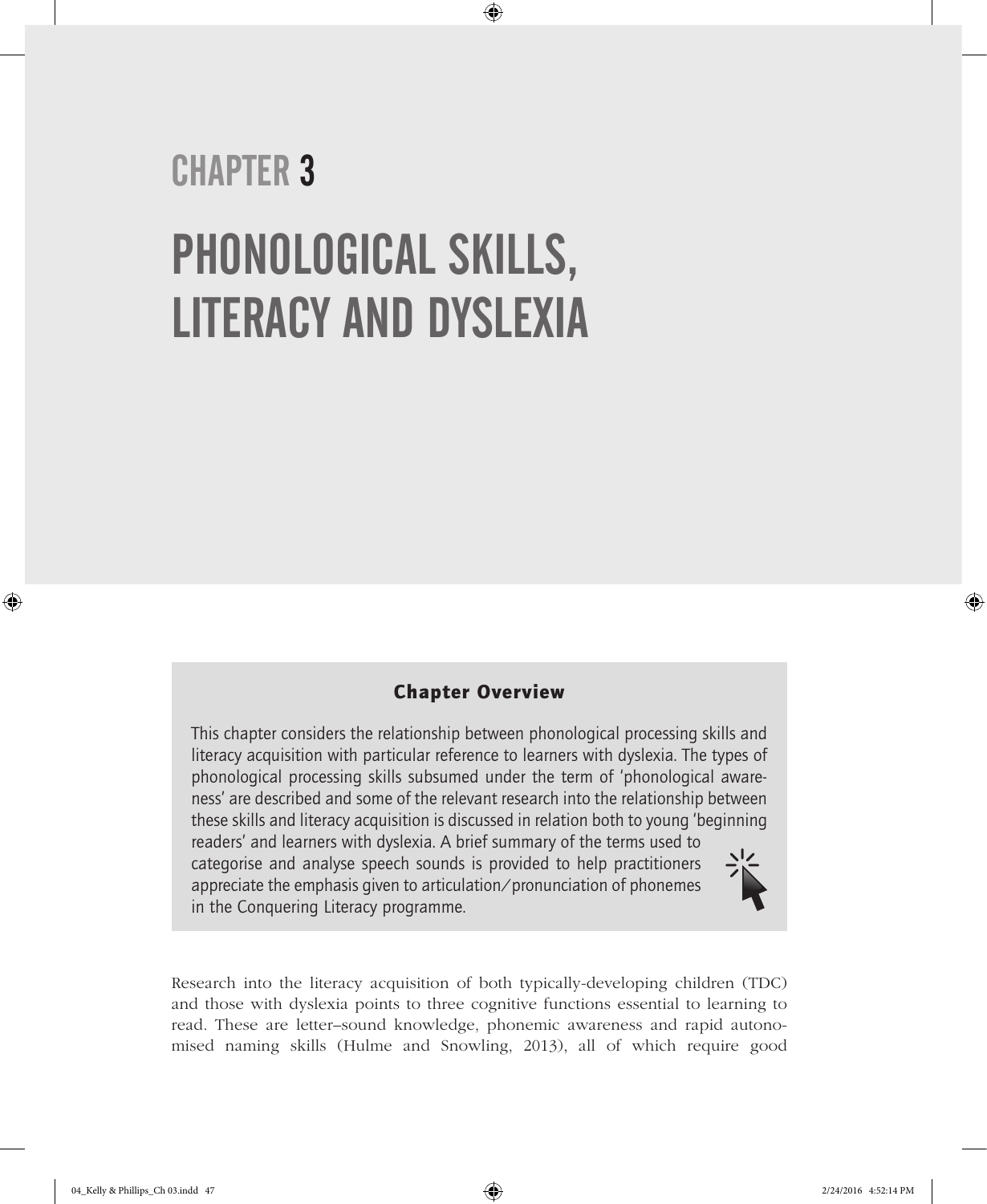phonological processing skills. There is general agreement, however (Rose, 2009; Goswami, 2014), with Snowling and Hulme's earlier claim that 'the vast majority of cases of developmental dyslexia are attributable to a phonological deficit that may vary in severity' (Snowling and Hulme, 2005: 400).

⊕

The phonology of a language is knowledge of the 'sound' of a spoken language and comprises two aspects:

- non-segmental (or suprasegmental) concerning control and understanding of volume, stress, and intonation (all of which may affect understanding as well as expressive language);
- segmental concerning breaking speech and words into smaller units including individual single sounds (phonemes) e.g., the three phonemes in dog are  $\frac{d}{\delta}$  $\sqrt{g}$  and the syllables in fascination are fas-cin-a-tion. A phoneme is not a unit of meaning, but changing a phoneme in a word can change meaning e.g. top; tip.

Impairments in phonological processing are often described as difficulties in 'phonological representations' (Reid, 2009; Goswami, 2013) i.e., perceptions of speech sounds (perceiving, coding, storing in memory, retrieving and producing sounds). This can affect different grain sizes (the ability to distinguish whole words, on-set rimes, syllables and phonemes; see Goswami, 2013; 2014). It will also affect verbal memory (see Chapter 2) and rapid naming (the ability to name or label object, letters, numbers, symbols at speed) and word-finding (the ability to retrieve an appropriate word quickly).

There has been extensive research into the relationship between phonological awareness and reading since a seminal study by Bryant and Bradley (1985) who found that poor phonological awareness at age 4 predicted possible reading difficulties at age 8 and several studies have suggested that different types of phonological skills may exert a stronger influence than others at different stages of learning to read and spell (see below). Anthony and Francis (2005) claimed that that there is now strong evidence that different phonological skills develop/emerge in a predictable sequence for 'normal' children speaking English as a first language. Adams (1990) identified five levels of 'difficulty' of phonological skills, based on research studies of 3–7 year old children. She produced a taxonomy according to 'normal' development, although it is important to note that as children develop the later skills, they continue to use and 'refine' those already acquired.

### Phonological Awareness/Processing Skills (after Adams, 1990)

- *Knowledge of nursery rhymes* she regards this as a primitive skill involving only 'an ear for the sound of words'.
- *Knowledge of rhyme and alliteration* the ability to produce words that rhyme or to spot 'oddities' which do not rhyme or those which begin with a different sound e.g., cat, can, cot, hen, car. This requires an ability to focus on particular sounds.

♠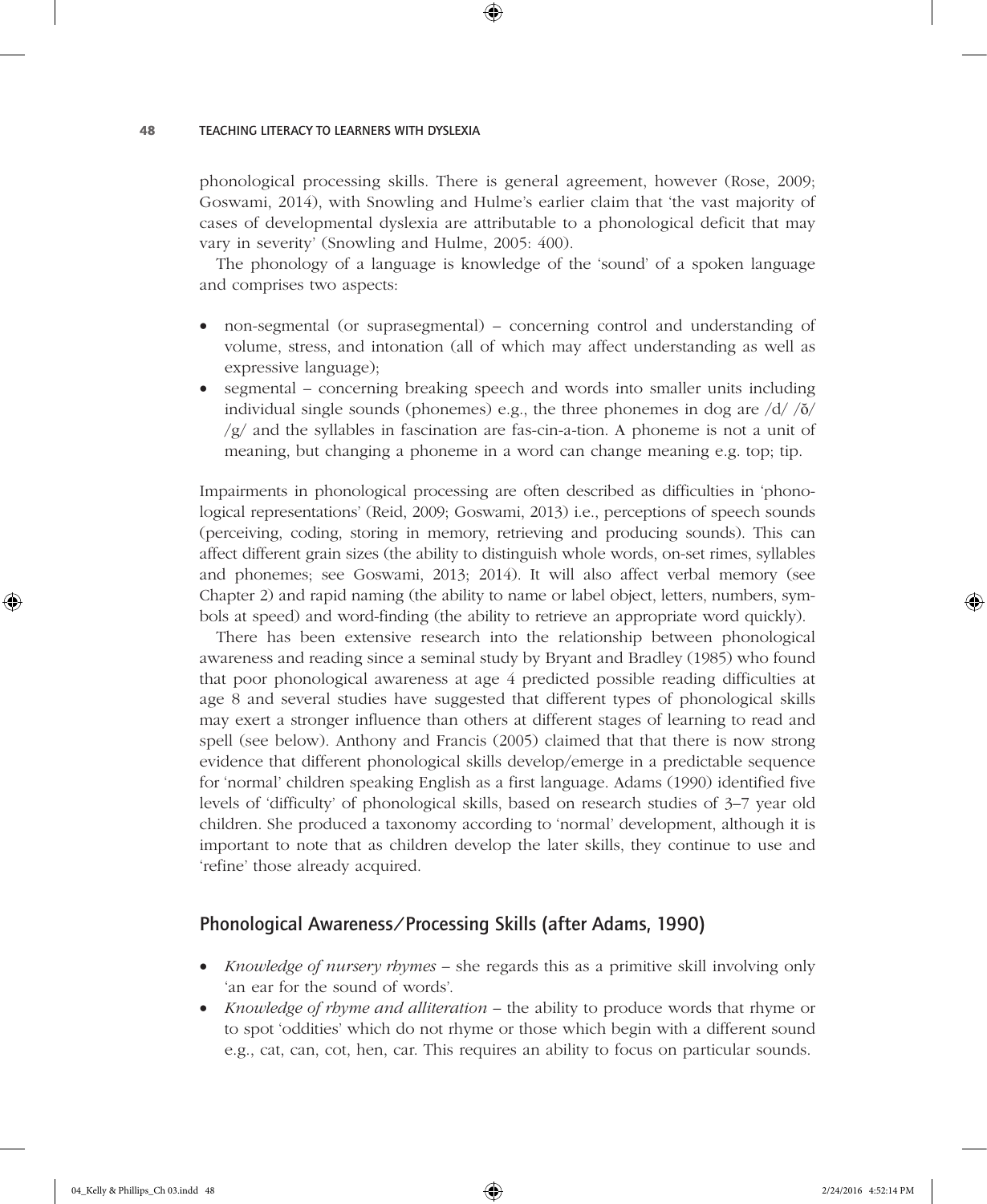• *Blending phonemes and syllable segmentation/spelling* – an awareness that words can be broken into smaller units e.g., rab-bit, snow-man.

⊕

- *Phonemic segmentation* understanding that words can be broken down into a series of single sounds (phonemes) and the ability to produce these phonemes when asked to do so.
- *Phoneme manipulation* an ability not only to understand the phonemic structure of words, but also to 'manipulate' phonemes by adding, deleting, or transposing a phoneme in order to produce a new word or non-word. For example, when given the word 'cot', if you remove the  $/k/$  sound and put  $\frac{d}{dx}$  in its place, what word do you make? This task also places a heavier load on memory.

A similar approach was adopted by Hatcher in 1994 developing a programme teaching phonological awareness (Hatcher et al., 2014). Adams (1990) pointed out that some of these skills (particularly phoneme segmentation and manipulation) are stronger predictors of progress in learning to read than the earlier acquired skills of rhyme and syllable segmentation.

It is clear that the phonemic level (distinguishing discrete sounds) is fundamental to learning letter–sound knowledge (grapheme–phoneme correspondence). The implication for all young children learning to read, because these phonological skills are still developing, is that there should be explicit teaching of phonological awareness skills and especially of those emphasising phonemic awareness. This is particularly true for children with (or at risk of) dyslexia and the significant number of other children who also have phonological representation difficulties. There is, however, a reciprocal relationship between phonological processing skills and learning to read, and phonological segmentation/manipulation is actually helped by the process of being taught letter–sound knowledge (Muter, 1996; Goswami, 2014) Phonological training alone is not as effective in improving literacy as training using both reading and phonological awareness training (Snowling, 2012).

Phonological awareness training usually covers all the skills summarised by Adams above because they can be seen as distinct skills. Tests used to assess phonological processing skills such as PhAB2 (Gibbs and Bodman, 2014) and CTOPP2 (Wagner et al., 2013) present specific tasks to assess these separate phonological functions. Goswami (2014) has suggested that the emphasis on phonemic manipulation may have ignored other grain sizes of phonology such as rhyme and syllabification. In earlier work (Goswami and Bryant, 1990) she suggested that rhyming tasks do not require a sensitivity to individual phonemes but to distinguishing onset-rime units (where *onset* refers to initial consonant/consonant blends and *rime* refers to the vowel(s) and rest of the word). They found that onset-rime awareness enables learners to use analogy in reading and spelling. Muter et al. (1994) found that segmentation made a significant contribution to reading and spelling development in the very early stages but rhyming did not. However, when the children in their study were 6 (in their second year at primary school) rhyming as well as phonemic segmentation skills contributed to literacy acquisition and in particular to their use of analogy in spelling.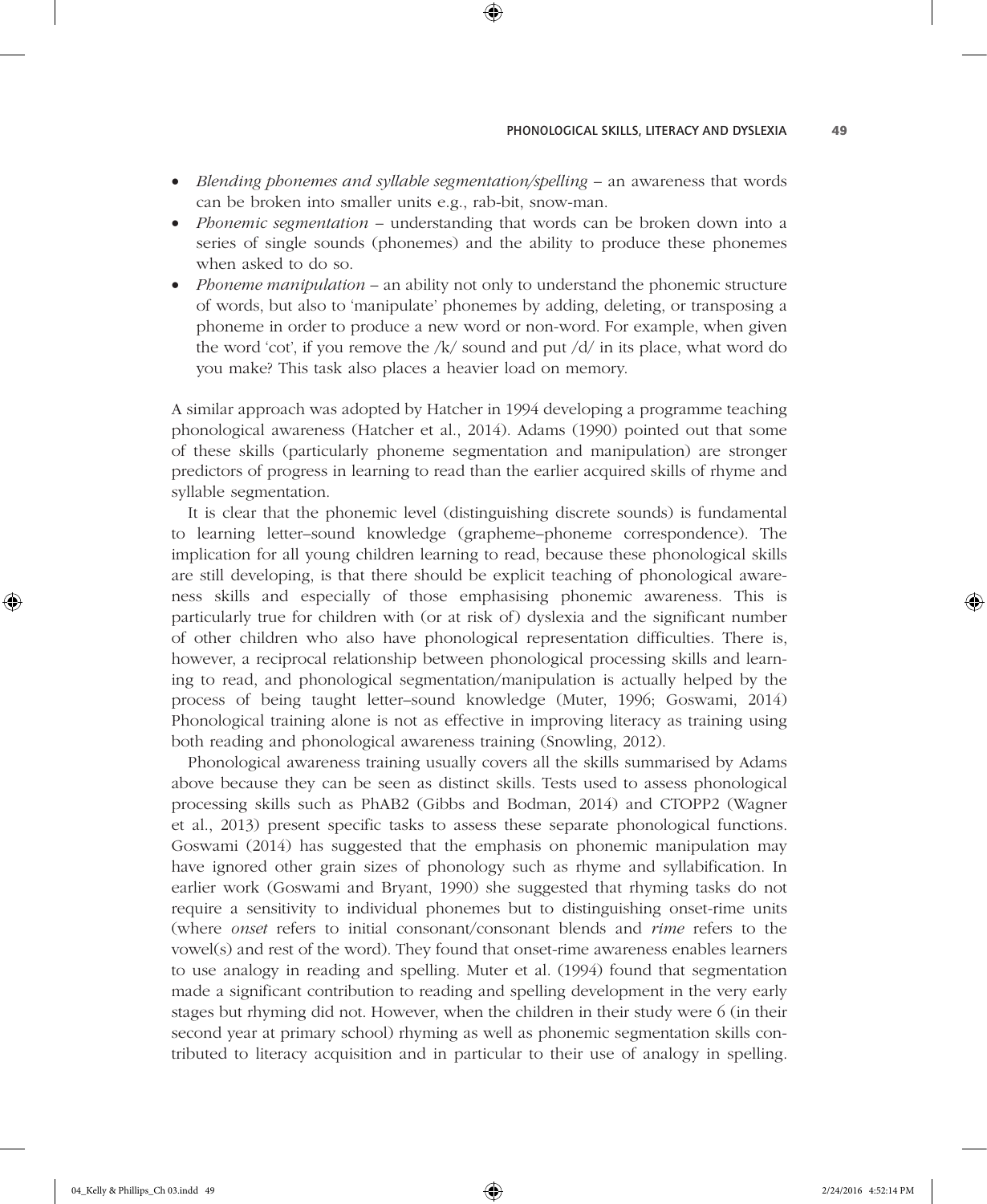An example would be to consider the word 'tame' where 't' is the onset and 'ame' is the rime, enabling a family of words to be generated by changing the onset e.g., frame, game, same, blame etc. Difficulties in recognising rhyme may therefore be related to difficulties in hearing/seeing patterns in words, affecting both the reading and spelling of learners with dyslexia. They may need much more explicit teaching of onset-rime.

⊕

Hulme and Snowling (2013) emphasised that both letter–sound knowledge and phonemic awareness are 'remediable'. The introduction of 'Letters and Sounds' into the English Primary curriculum and the use of synthetic phonics explicitly address these skills. Effective interventions for learners with dyslexia have, for many years, used synthetic phonics within structured, cumulative, multisensory programmes in order to address the specific difficulties in these areas experienced by learners with dyslexia.

Recent studies by Goswami and colleagues have suggested that prosodic difficulties ('prosody' is the internal rhythmic patterning of words, including stress) may be linked to the ability to recognise phonemes in words. (Thus the supra-segmental aspects of phonology are inter-related to phoneme segmentation.) She found that children with dyslexia were less sensitive than good readers to amplitude modulations (fluctuations in sound waves) in speech (e.g., in identifying syllables). They also had difficulties in their perception of beat/rhythm in music. She proposed that there is an underlying problem in rhythmic entrainment and that this might be 'at the heart of dyslexia' (Goswami, 2013: 109). An implication was to investigate the effectiveness of intervention based on musical activities emphasising beat/rhythm (e.g., drumming, singing, dancing, clapping) in developing literacy skills.

A small-scale study by Thomson et al. (2013) compared the use of a rhythm-based intervention programme (music with and without speech) with a commerciallyavailable phoneme discrimination programme delivered to learners with dyslexia over a six-week period. Both programmes led to similar gains in developing phonemic awareness and some gains in reading, although somewhat higher gains in reading arose from the language-based programme. (Spelling also improved, but this was also true for a control group and therefore could not be attributed to the programme.) The researchers concluded that an effective literacy intervention programme for learners with dyslexia should include musical/rhythm-based activities as well as phonemic awareness, and that this would be particularly important for those 'resistant to conventional phonic-training methods' (Thomson et al., 2013: 139).

The approach used in Conquering Literacy is based on synthetic phonics (and then a morphological approach), emphasising the importance of identifying phonemes and developing letter–sound knowledge (teaching the alphabetic principle). There is no inclusion of musical activities, which would, if wished, take place outside the specialist lessons. (We would hope these would also have been an integral part of learning in pre-school and the early years curriculum.) However, readers will note that in the 'alphabet work' (Chapter 10) there is some emphasis on 'stress' (or accent) and 'stress' is a concept introduced within the programme. We suggest that in the light of the research described above, teachers extend activities on stress and the use of intonation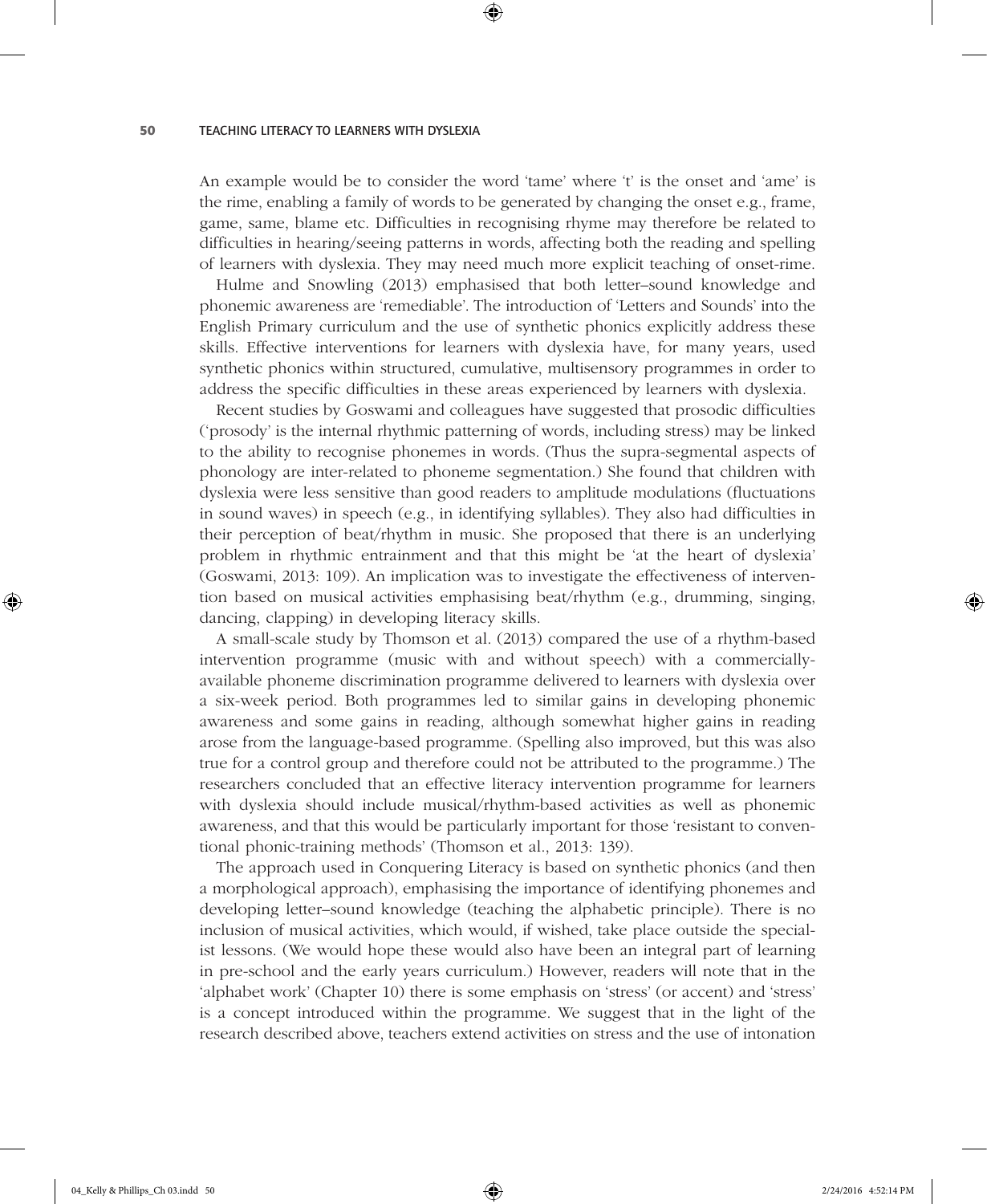at all stages of the programme (e.g., any syllable work would not just 'clap' each syllable but also adjust volume and pace in order to emphasise stress/rhythm). This will also be important when teaching affixes and using a morphological approach (e.g., noting the differences between pho'tograph, photog'raphy).

⊕

The linguistic complexity of a language can affect phonological development and processing. The sounds occurring in words are influenced by their adjacent sounds, and in turn words are influenced by syntax and morphology (how meaningful units are put together to form words). Anthony and Francis (2005) claim that children who speak Greek, Turkish or Italian, for example, attain syllable awareness earlier than children speaking English because those languages have better-marked syllables and fewer consonant clusters. The phonological complexity of a language should be distinguished from its orthographic complexity. The orthography of a language concerns the written representation (i.e., the spelling of sounds/words). There is likely to be a greater problem in making links between phonemes and graphemes where there is an 'opaque' or 'deep' orthography, that is, where a sound can be represented in several ways e.g., /k/ can be 'c', 'k', or 'ck'. (See *inter alia* Goswami, Zeigler and Richardson, 2005.) Similarly when reading, graphemes may represent varying sounds e.g., 'ough' in cough, through, bough, dough, thorough, rough, thought; 'hoe' and 'shoe' look similar, but do not rhyme; 'motion' and 'ocean' are spelled very differently, but do rhyme. The lack of 'transparency' or consistency in English spelling has sometimes been identified as one reason for a high incidence of early literacy difficulties. While it is possible to enumerate the way in which the 26 letters of the English alphabet are combined to make the 44 sounds, by listing, for example, that there are 28 initial blends, 48 final blends and so on, one implication for teaching must be to teach what *is* consistent and where 'rules' can be applied rather than to emphasise irregularities, though dealing with these when they arise.

Teachers may find it useful to understand two processes which affect speech and can then affect spelling, where a learner may be trying to represent the sounds they 'hear/produce'.

*Assimilation*: occurs when a phoneme changes according to the following sound because it simplifies the movements involved in articulation. It is not 'sloppy' or 'lazy' speech, it is due to efficient movement to articulate the sounds. It is noted that  $/n/$  is affected, for example, when followed by  $/b/$  or  $/p/$  e.g., 'He is in prison' will usually be formed as 'im prison'. (Over centuries, the prefix 'in' has become 'im' in words where the base or root begins with a 'b' or 'p' e.g., impossible, imbibe.)

*Elision*: occurs when sounds disappear from words e.g., 'castle' becomes 'cassle'. In single syllable words ending with a final consonant blend, the penultimate consonant is frequently omitted because it is 'elided' as the final sound is uttered (e.g., 'hand' becomes 'had'; 'went' becomes 'wet'; 'milk' becomes 'mik'. (In some cases the final consonant is omitted rather than the penultimate.)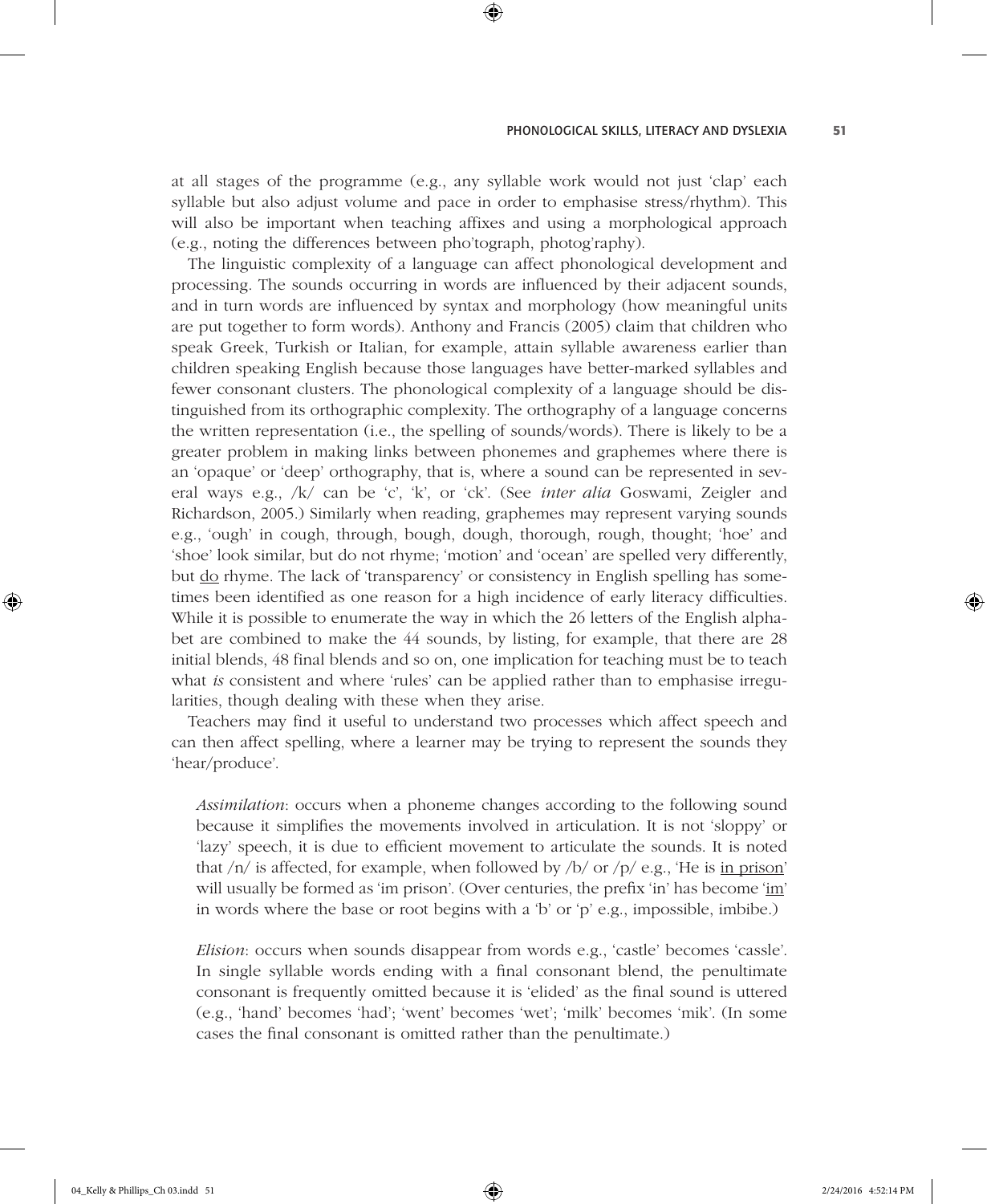We do not suggest teaching these terms and the letters that are usually associated with them. However, knowing about these 'normal' processes can help teachers to understand some of the spelling errors made by children. ('Grampa' for 'Grandpa' suggests elision of the /d/ and assimilation of /n/ to become 'm'.)

⊕

# Phonology and Articulation

This section explains some of the main terms used to describe how the 44 sounds (phonemes) of English are produced. These terms can be used to describe speech production/the sounds of *all* languages, although the actual sounds of different languages may be different just as the written forms to represent those sounds may vary. Readers interested in this area may wish to refer to the International Phonetics Alphabet (IPA) where a set of internationally agreed phonetic symbols has been established so that the standard ('regular') sounds of any language can be put into a written form that will be accessible to anyone knowing how to 'read' (interpret) the symbols. In this book and programme we have not introduced phonetic symbols, with one exception (the symbol  $/9$  for the schwa sound  $/uh/$ ). Sometimes this is the sound of a vowel (as in the 'a' in 'about' and in words like 'collar'). However, it is also often an 'additional' sound 'escaping' as a result of uttering a particular phoneme such as a plosive 'p'/p/, which often results in a /puh/ or /p $\frac{9}{9}$ / sound. It is important not to add a schwa when presenting sounds to a learner, as it can confuse spelling and also affect 'blending' when reading.

Although we do not use phonetic symbols (which could impose a further memory load on both practitioners and learners) we have indicated sound by using the symbol / / to surround common letters with diacritical marks and clue words e.g.,  $\sqrt{5}$  as in 'bone' and  $\sqrt{oo}$  as in 'moon'. We use '' round a letter to indicate a letter's name e.g., 'o'. It must also be acknowledged that regional accents may affect 'Standard'/Received Pronunciation and therefore teachers will have to exercise their professional judgement in cases where a learner's pronunciation is at variance with the examples provided and adapt their teaching accordingly.

Practitioners involved in teaching literacy – particularly phonics-based teaching – will find a knowledge and understanding of certain aspects of speech production useful. These are, with examples from English:

- distinguishing between vowels and consonants
	- { vowel: a sound produced with an open vocal tract so that air can escape directly, with nothing blocking the air (e.g. /  $\check{a}$ /, / $\check{e}$ /, / $\check{i}$ /, / $\check{o}$ /, / $\check{u}$ / and 'y' as a semi-vowel when pronounced as /ĭ/);
	- { consonant: a sound where there is some blocking of the air (partial or complete) at some point;

04\_Kelly & Phillips\_Ch 03.indd 52 2/24/2016 4:52:14 PM

♠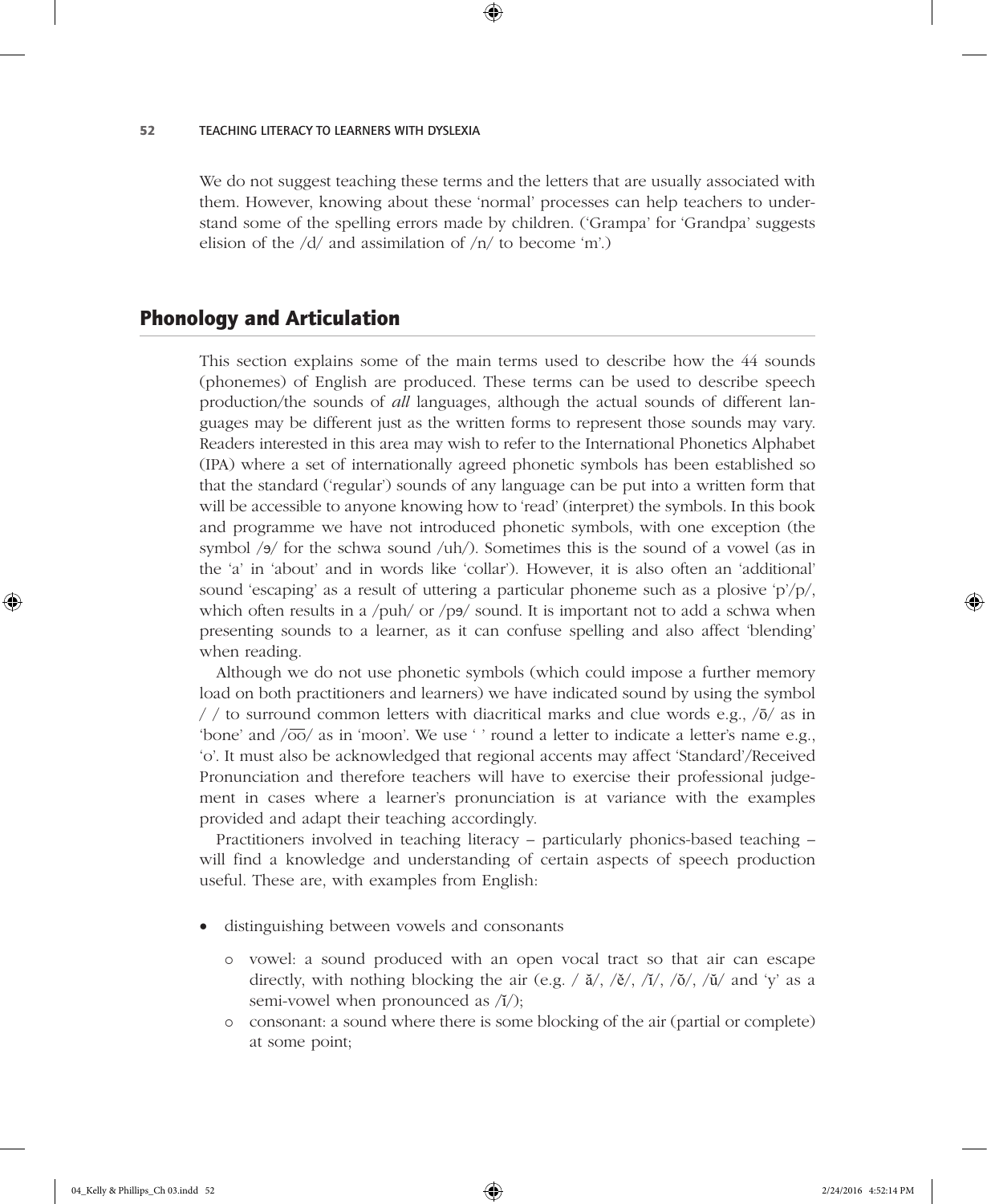#### PHONOLOGICAL SKILLS, LITERACY AND DYSLEXIA 53

 $\bullet$  distinguishing between 'voiced' and 'unvoiced' sounds e.g.,  $/\text{th}/\text{ as in 'this' (voiced)}$ and /th/ as in 'with' (unvoiced). Voicing describes whether the vocal cords or folds are vibrating during articulation. (In teaching, learners will be encouraged to place a hand under the chin, to 'feel' this vibration of the vocal chords.)

 $\bigoplus$ 

It is possible to classify consonant sounds according to:

- manner of articulation (how breath is used);
- place of articulation (where/how the sound is produced).

| <b>Classifying English Consonants According</b><br>to Manner of Articulation |                                                                                                                    |                    |  |  |
|------------------------------------------------------------------------------|--------------------------------------------------------------------------------------------------------------------|--------------------|--|--|
| Category                                                                     | Description and consonants                                                                                         |                    |  |  |
| Stops/<br>plosives                                                           | The airflow from the lungs is completely blocked at some point<br>and then released:                               |                    |  |  |
|                                                                              | $/p/$ , /t/, /k/<br>$/b/$ , $/d/$ , $/q/$                                                                          | unvoiced<br>voiced |  |  |
| <b>Fricatives</b>                                                            | The airflow is constricted or partially (but not completely)<br>blocked:                                           |                    |  |  |
|                                                                              | /f/, /th/, /s/, /sh/, /h/<br>$/v/$ , /th/, /z/                                                                     | unvoiced<br>voiced |  |  |
| <b>Affricatives</b>                                                          | Begin with a complete blockage (like plosives) but then have a<br>partly restricted flow of air (like fricatives): |                    |  |  |
|                                                                              | $\sqrt{ch}$ as in church/<br>$\frac{1}{2}$ as in judge                                                             | unvoiced<br>voiced |  |  |
| <b>Nasals</b>                                                                | The air passes through the nose:                                                                                   |                    |  |  |
|                                                                              | /m/,/n/ and the/ng/ sounds                                                                                         | voiced             |  |  |
| Glides                                                                       | Where articulators are close to each other:                                                                        |                    |  |  |
|                                                                              | $\frac{1}{\sqrt{V}}$ , $\frac{1}{W}$ , $\frac{1}{W}$ voiced                                                        |                    |  |  |
| Liquid                                                                       | Air escapes at the side of the tongue:                                                                             |                    |  |  |
|                                                                              | $/$ $//$ $/$ r/                                                                                                    | voiced             |  |  |

⊕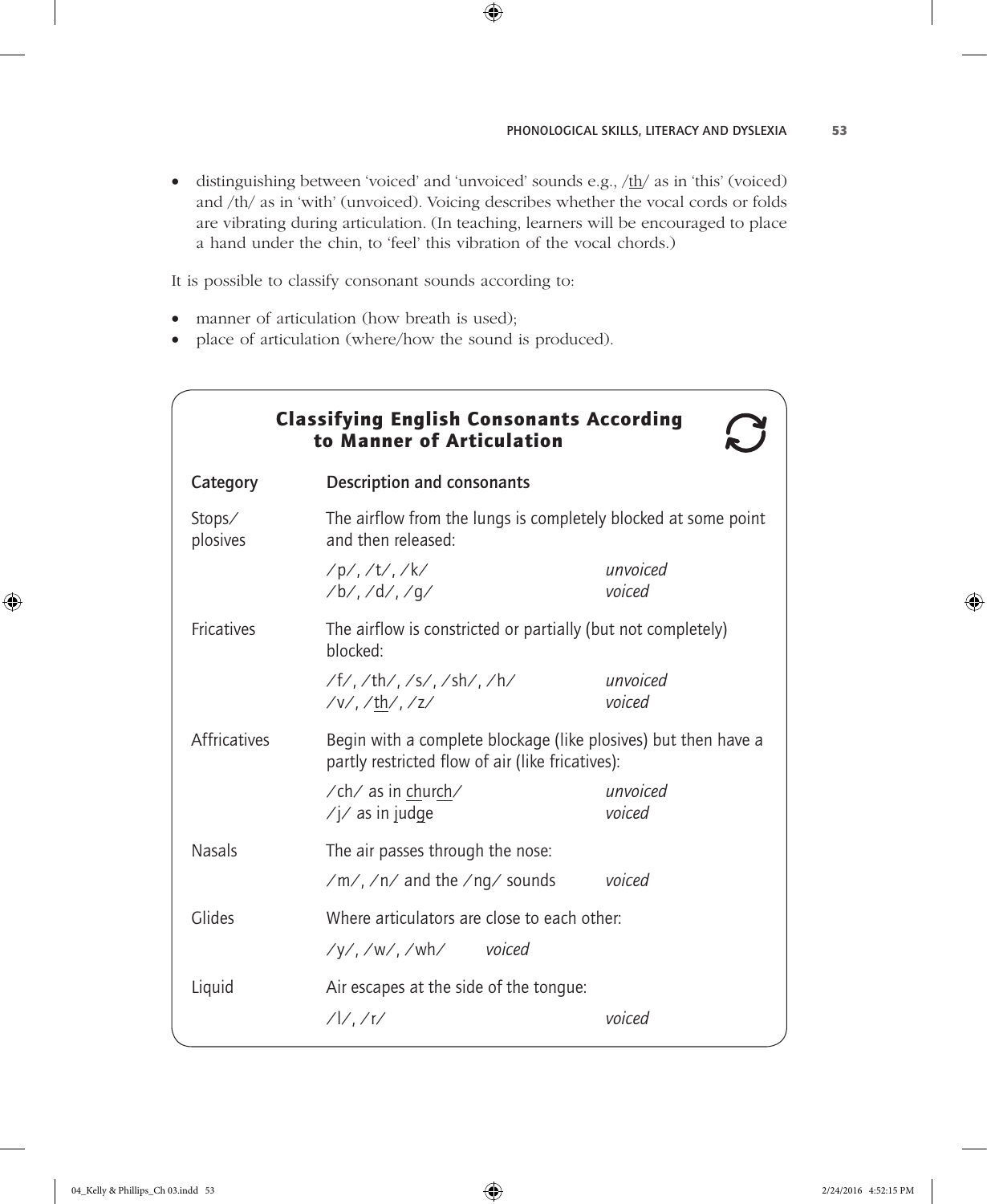While the above provides a useful classification for the teacher and facilitates an understanding of texts on phonology, being able to identify and distinguish sounds according to an awareness of the position of tongue, teeth, and lips is of more use in teaching the programme.

 $\bigoplus$ 

|                                                                                              | <b>Classifying English Consonants According</b><br>to Place of Articulation                               |  |
|----------------------------------------------------------------------------------------------|-----------------------------------------------------------------------------------------------------------|--|
| Category                                                                                     | <b>Description and consonants</b>                                                                         |  |
| <b>Bilabial</b>                                                                              | Both lips together: $\frac{p}{\lambda}$ , $\frac{1}{\lambda}$ , $\frac{1}{\lambda}$ , $\frac{1}{\lambda}$ |  |
| Labiodental                                                                                  | Lower lip in contact with upper teeth: $/f/$ , /v/                                                        |  |
| Dental                                                                                       | The tonque is behind/touching teeth: $/t$ , $/d$ , $-th$ , $-th$                                          |  |
| Alveolar                                                                                     | The tongue contacts the upper alveolar ridge behind the teeth:                                            |  |
|                                                                                              | /s/, /z/, /n/, /l/, /r/ (and sometimes /t/, /d/)                                                          |  |
| Palatal                                                                                      | Roof of the mouth: $\frac{\sqrt{}}{\sqrt{}}$                                                              |  |
| The soft palate (velum) at the back of the mouth: $\frac{\sqrt{g}}{\sqrt{g}}$ / ng/<br>Velar |                                                                                                           |  |
| Glottal<br>Throat: space between the vocal chords: /h/                                       |                                                                                                           |  |
|                                                                                              |                                                                                                           |  |

# Vowels

Vowel sounds are all voiced and tend to be classified according to whether the lips are rounded (as in 'oo'); or flat/spread (as in  $\langle \check{e}/\rangle$ , and whether the muscles round the mouth are tense (as in / $\bar{e}$ / in 'bee') or lax (as in most short vowels such as / $\tilde{e}$ / in 'bet'). They are also classified in relation to the height of the tongue and whether the tongue is at the front or back of the mouth. When asking learners about how they 'make' a vowel sound, therefore, practitioners should ask about what their lips/lipshape looks like and where their tongue is – high or low in their mouth and whether it is at the back or the front. If they place their hands or fingers at the sides of the mouth (just on to their cheeks) they will also discover muscle tension. This is particularly useful to help learners distinguish vowels in cvc words where many learners confuse short vowel sounds.

♠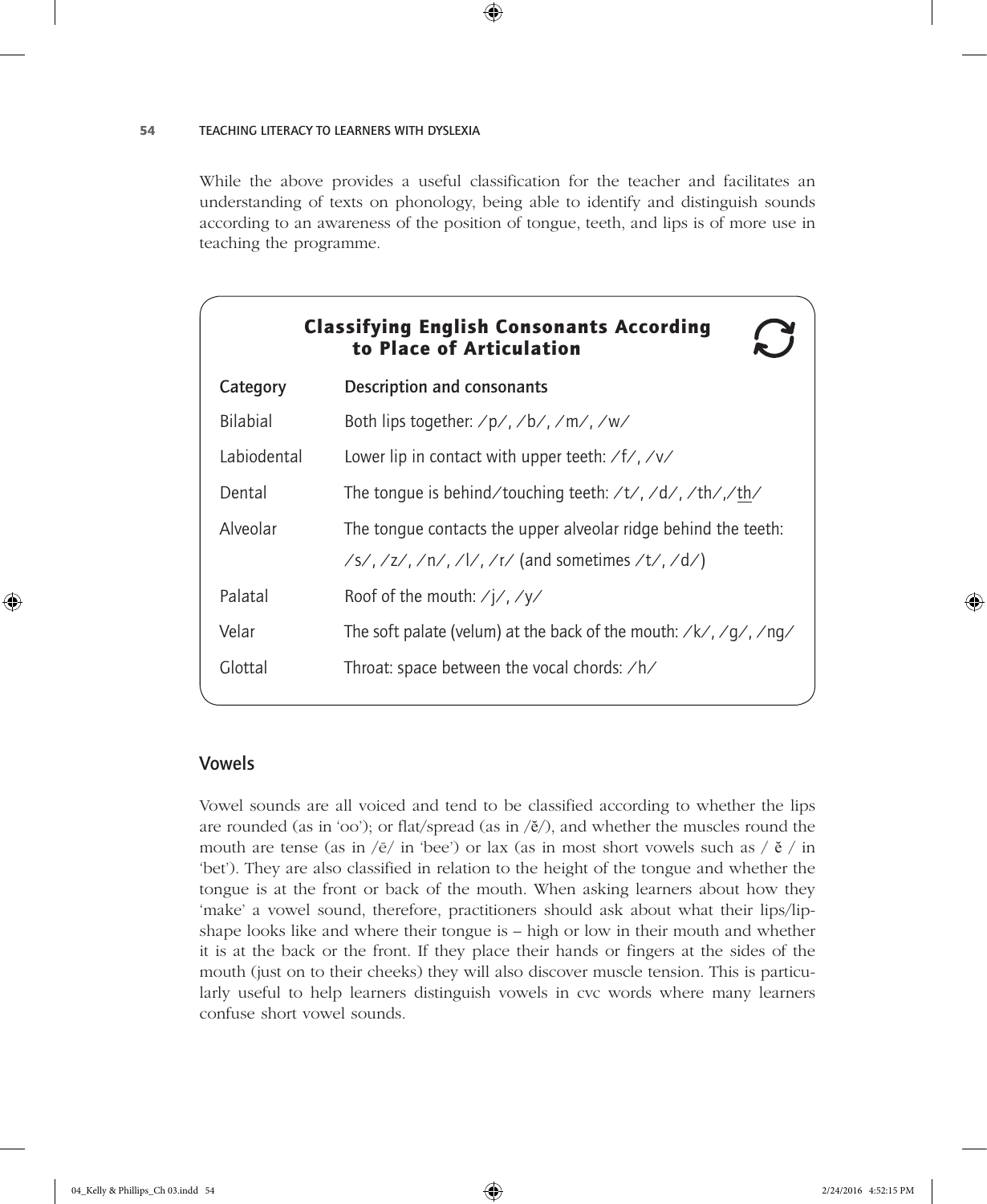# Using the Classification of Vowels and Consonants

There is no intention to teach the terms to the learners but this framework should help teachers when asking learners to describe *how* and *where* they make sounds.

⊕

# Phonological Awareness and Literacy Development in the Conquering Literacy Programme

At the heart of the programme lies the aim of teaching sound-symbol (phonemegrapheme) correspondence to facilitate good literacy development for learners who are presenting specific decoding and encoding difficulties (in reading and spelling) despite having experienced good literacy teaching. Multisensory strategies are used to maximise learners' strengths and establish and develop neural pathways using repetition and routines to establish automaticity.

The programme reinforces phonemic segmentation skills by asking learners to listen to and detect a particular sound and note the position (beginning, middle, end) in a word and then produce the sound. The learner is asked to describe *how* they make the sound and to consider the physical aspects of that sound (the position of their tongue, teeth, lips, and the vibrations for 'voiced' and 'unvoiced' sounds – e.g., /th/ in /this/ and /th/ in /thing/). Using small mirrors so they can 'see' their mouth while saying a sound and word is also recommended (see Chapter 11). Opinions vary as to what sort of 'feedback' individuals experience when producing sounds, but these methods at the very least reinforce learners' knowledge of sounds. Teachers can draw on a range of techniques depending on the learner's age/interest e.g., some teachers describe 'smiley /ē/ and 'dropped chin' /ĕ/.

What is also clear from a study of phonological development is that while the majority of learners with dyslexia will have phonological difficulties, so too will a large number of non-dyslexic learners with literacy difficulties. The Conquering Literacy programme is therefore also appropriate for them, although if they have other associated learning difficulties the programme may have to be adapted to their pace and experiences. We have found that what we have recommended for a onehour lesson will usually take much longer with learners with more general learning difficulties. In particular they may take longer to acquire concepts, requiring far more examples and practice. More attention has to be paid to language comprehension to ensure learners' understanding of what they decode. They will also often require more practice in phonological awareness training. Nevertheless, they will benefit from a multisensory, structured, cumulative programme with opportunities for overlearning.

♠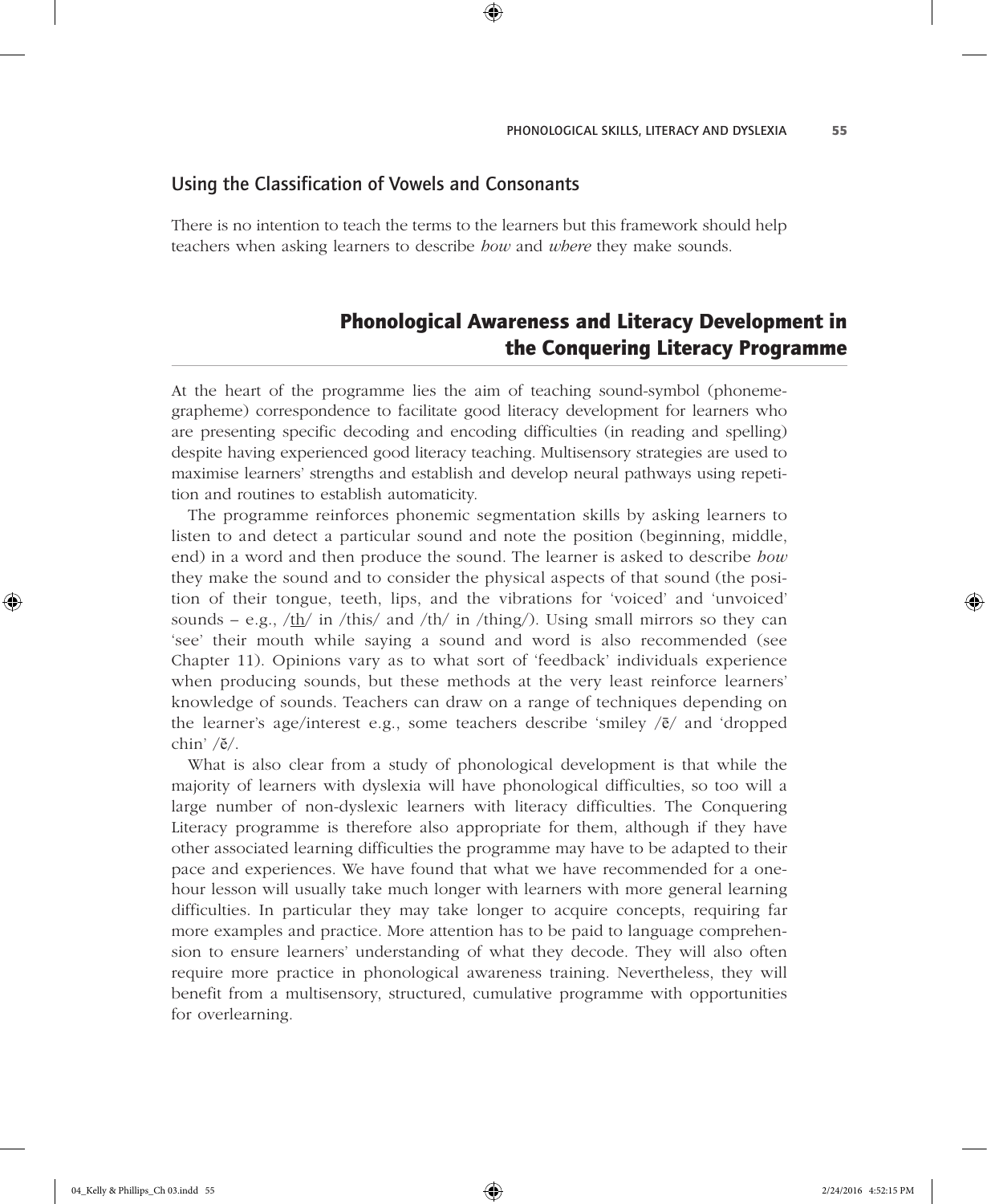# Implications for Practice

⊕

- 
- Reading and spelling can be improved by intervention which links reading with phonological awareness training incorporating phonemic awareness and attention to prosodic/rhythmic aspects.
- It is important to recognise that learners with dyslexia need systematic teaching to establish sound-symbol relationships (phoneme-grapheme) and this will require practice and overlearning.
- Strategies should aim to develop learners' short-term verbal memory.

# Summary

This chapter reviewed some of the research showing how a phonological deficit can affect the acquisition of literacy. This research has suggested that some types of phonological processing skills have a greater impact on learning to read and spell than others. It was acknowledged that there are many learners presenting poor phonological processing skills who do not have dyslexia and that some of the same teaching approaches could be used with them. While phonological processing difficulties are found in most languages, they are more evident in languages which have a 'deep' or 'opaque' orthography (such as English) and not so prominent in more 'transparent' languages. Aspects of speech production were considered to provide background information for practitioners that could facilitate their understanding of the intervention strategies introduced in the Conquering Literacy programme.

The chapter concluded that learners with phonological difficulties, particularly those with dyslexia, will benefit from explicit teaching of phonemic awareness and sound-symbol (phoneme-grapheme correspondence), using a multisensory approach to integrate seeing/forming letters with hearing/speaking the sounds they represent.

# Further Reading

Teachers interested in learning more about phonology and phonetics will find the following texts useful:

Odden, D.A. (2005) *Introducing Phonology*. Cambridge: Cambridge University Press. Roach, P. (2009) *English Phonetics and Phonology: A Practical Course* (4th edition). Cambridge: Cambridge University Press.

♠

♠